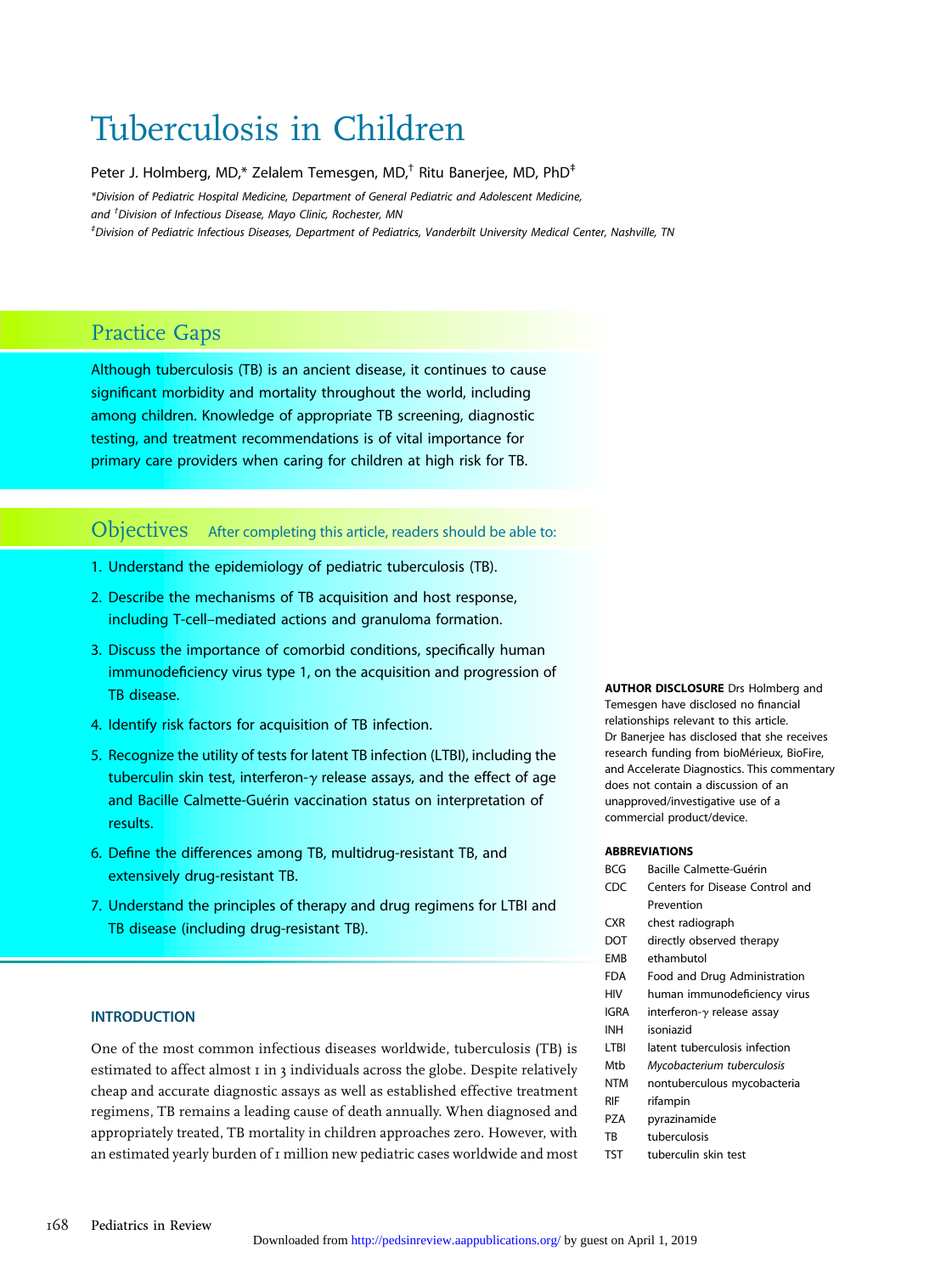of these remaining undiagnosed, TB continues to pose a substantial threat to global child health. Furthermore, most pediatric infections in the United States occur in US-born individuals. All of these issues reveal the importance of pediatric providers being familiar with the epidemiology, natural history, clinical manifestations, diagnosis, and management of TB in children.

#### **EPIDEMIOLOGY**

Mycobacterium tuberculosis (Mtb), the pathogen that causes TB, infects up to one-third of the world's population.  $(I)(2)$ A chronic granulomatous infection, TB is a leading cause of death worldwide and results in greater mortality than any other single infectious organism, exceeding even human immunodeficiency virus (HIV). (2)(3) Despite drops in TB incidence and mortality over time, more than 2 billion people remain infected, and greater than 1 million individuals die yearly from TB, including approximately 200,000 children. (3) Primarily a disease of low- and middle-income countries, TB mortality is disproportionately concentrated in the youngest of children, with 80% of childhood TB deaths occurring in those younger than 5 years. (4) Historically, epidemiologic data on global mortality in children younger than 5 years have not included TB as a cause of death.  $(4)(5)$  However, recent modeling suggests that not only is TB the most common infectious cause of death in children younger than 5 years, but it is likely the sixth most common overall cause of death in young children. One of the most striking aspects of TB is that almost all (96%) of the deaths in children occur in those not receiving treatment for the infection. In fact, the mortality rate for children receiving appropriate therapy is less than 1%. (4) This is particularly worrisome given the fact that of the 1 million estimated new cases of TB yearly in children younger than 15 years, almost two-thirds are either undiagnosed or untreated. (6) In the United States, the overall number of TB cases increased in 2015 for the first time in 22 years, and this number included more than 1,000 newly documented infections in children. (7) These data highlight the importance of a pediatrician's familiarity with TB pathogenesis, symptoms, screening recommendations, and treatment.

#### TRANSMISSION AND PATHOGENESIS OF INFECTION

TB can cause infection almost anywhere in the body but is primarily a disease of the lower respiratory tract. (2) Initial infection with Mtb is considered a primary infection and in children is almost exclusively the result of exposure to

an adult with TB disease. (8) Bacilli are spread by the expectoration and subsequent inhalation of Mtb-containing droplet nuclei that are small enough to pass into the lower respiratory tract. Larger droplets are generally excluded by the upper airway structures and bronchial epithelial cells. (9)(10) Childhood acquisition of Mtb is almost always from adults because young children generally have paucibacillary and noncavitary disease, along with an inadequate cough physiology to expectorate infectious sputum.

In immunocompetent persons, inhaled Mtb is bound to the surface of alveolar macrophages and is phagocytosed into a tight vacuole. The intracellular phagosome fuses with a lysosome, forming a phagolysosome complex. Within this, bactericidal elements, including reactive nitrogen and oxygen species, suppress and kill the mycobacterial pathogens, limiting Mtb growth.  $(q)(II)$  This initial response involves the innate immune system and, in most patients, is sufficient to clear the initial bacillary burden, effectively eliminating infection. (11)

In other individuals, innate immunity is inadequate to control the infection, and bacilli continue to multiply inside macrophages. By several mechanisms, including the arrest of phagolysosome fusion, Mtb actively work to survive this first stage of the host immune response.  $(I)(2)$  When replication of Mtb continues, bacilli spread to the interstitium of the lungs. Here, monocytic and dendritic immune cells transfer Mtb to regional lymph nodes, both activating adaptive immunity and providing a means of extrapulmonary spread.  $(I)(2)$ 

In most cases, a T-cell–mediated host response ensues over the following weeks and promotes T- and B-cell activation and migration to the focus of infection.  $(12)(13)$  As various immune cells accumulate at the site, a granuloma composed of macrophages, lymphocytes, and dendritic and epithelioid cells is formed. (9)(10) This granuloma consists of a central area of infected and apoptotic macrophages enclosed by a layer of Tand B cells. (14) Most commonly, the granuloma that forms is sufficient to control but not eliminate the bacillary load, which can persist in that environment for decades.  $(I4)(I5)$  This is considered a latent TB infection (LTBI) and is defined as the evidence of immune sensitization to Mtb without clinical signs or symptoms of disease. (16)

In a small number of individuals, the adaptive immune activity is inadequate to control infection, and Mtb continue to replicate unabated. When this happens, bacilli spread inside and outside of the lungs, resulting in the active form of TB known as primary disease. (2) In more than 90% of patients, this occurs within the first 12 months after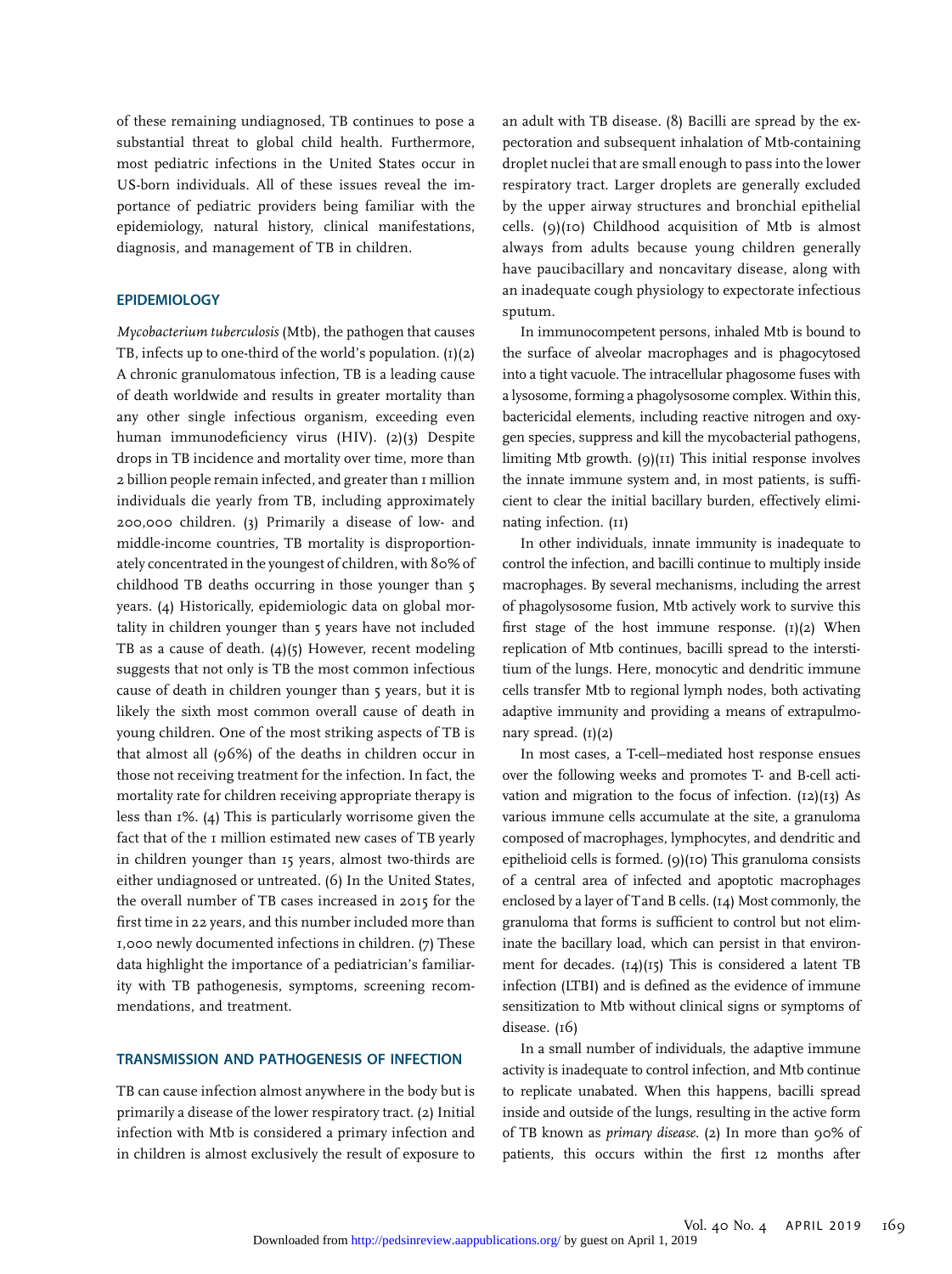exposure. (17) However, active disease at any point within 2 years of infection is considered primary TB. (1)(13) Not surprisingly, progression to primary disease occurs most frequently in infants.  $(I)(I7)$  In fact, the risk of developing primary disease in infants is estimated to be 50%, including a 10% to 20% risk of disseminated disease or TB meningitis. For those aged 2 to 10 years, the risk of progression to active disease drops to less than 5%. A second peak in disease progression occurs in adolescence, when the risk of disease after primary infection increases to 10% to 20% (Table 1). (18)

Active TB includes a diverse spectrum of presentations and is perhaps better thought of as a continuum of disease instead of simply active TB. Individuals can be found anywhere along a spectrum from subclinical TB consisting of asymptomatic bacterial replication  $(I)(16)$  all the way to severe disease with septic shock, multiorgan failure, respiratory failure, and death. (19) Of the 3 initial outcomes of TB exposure (Fig), primary disease is by far the least common.

A second form of active TB is termed reactivation disease. After varying periods of latency, and generally in the setting of immune senescence or suppression, mycobacteria may begin to proliferate to the point that the granuloma can no longer control the microbial load. (2)(9)(10) Caseation necrosis occurs and granulomas eventually break down, allowing the release and spread of bacilli. Granulomatous decay into the distal bronchioles allows mycobacterial dissemination through expectoration. (15) The lifetime risk of reactivation has been estimated to be 5% to 10% in patients with LTBI.  $(9)(13)(20)$  Reactivation most often occurs in the first 2 to 5 years after primary infection and is generally not seen until late childhood and adolescence. (8)(20)(21) Of

particular importance is the effect that HIV has on LTBI and the risk of reactivation.

#### HIV CO-INFECTION

HIV plays a major role in much of the disease burden seen in children in low- and middle-income countries, and those with HIV co-infection have a substantially higher case fatality rate than those without.  $(6)(22)$  No other factor has as large an effect on the progression of LTBI to active disease as HIV infection. (8) Indeed, individuals with HIV have a 20- to 40-fold greater risk of developing primary, active disease and a 50- to 110-fold greater risk of progressing from LTBI to active disease. (10) Initially, the reason behind the increased risk was thought to be due to the reduction in  $CD_4$ <sup>+</sup> T-lymphocyte count. Although this does play a role, (2) it has more recently been shown that the risk of active TB increases in HIV-infected persons soon after acquiring HIV, when CD4 counts are normal, suggesting a role beyond simply total CD4 levels. (22) Other factors, including the recruitment and function of CD4 cells at sites of infection, are, therefore, important in TB and HIV coinfection, although more work is needed to clearly define these.  $(q)$ 

#### RISK FACTORS FOR TB INFECTION IN CHILDREN

LTBI occurs when an individual has an immunologic test positive for infection with Mtb but is asymptomatic and has no abnormalities on physical examination or chest radiography (CXR). It is difficult to ascertain the number of children living with LTBI, although 1 study estimates that more than 7 million children acquire TB infection each year

### TABLE 1. Age-Related Risk of Evolution from Primary Infection to Primary

**Disease** 

| AGE AT PRIMARY INFECTION, Y | <b>RISK OF PROGRESSION</b><br>TO PULMONARY DISEASE, % | <b>RISK OF PROGRESSION TO</b><br><b>CENTRAL NERVOUS SYSTEM/MILIARY</b><br>DISEASE, % |
|-----------------------------|-------------------------------------------------------|--------------------------------------------------------------------------------------|
|                             | $30 - 40$                                             | $10 - 20$                                                                            |
| $1 - 2$                     | $10 - 20$                                             | $2 - 5$                                                                              |
| $>2-5$                      |                                                       | 0.5                                                                                  |
| $>5 - 10$                   |                                                       | < 0.5                                                                                |
| >10                         | $10 - 20$                                             | < 0.5                                                                                |

Adapted from Marais BJ, Gie RP, Schaaf HS, et al. The natural history of childhood intra-thoracic tuberculosis: a critical review of literature from the pre-chemotherapy era. Int J Tuberc Lung Dis. 2004;8(4):397. Reprinted with modifications with permission of the International Union Against Tuberculosis and Lung Disease. Copyright © The Union.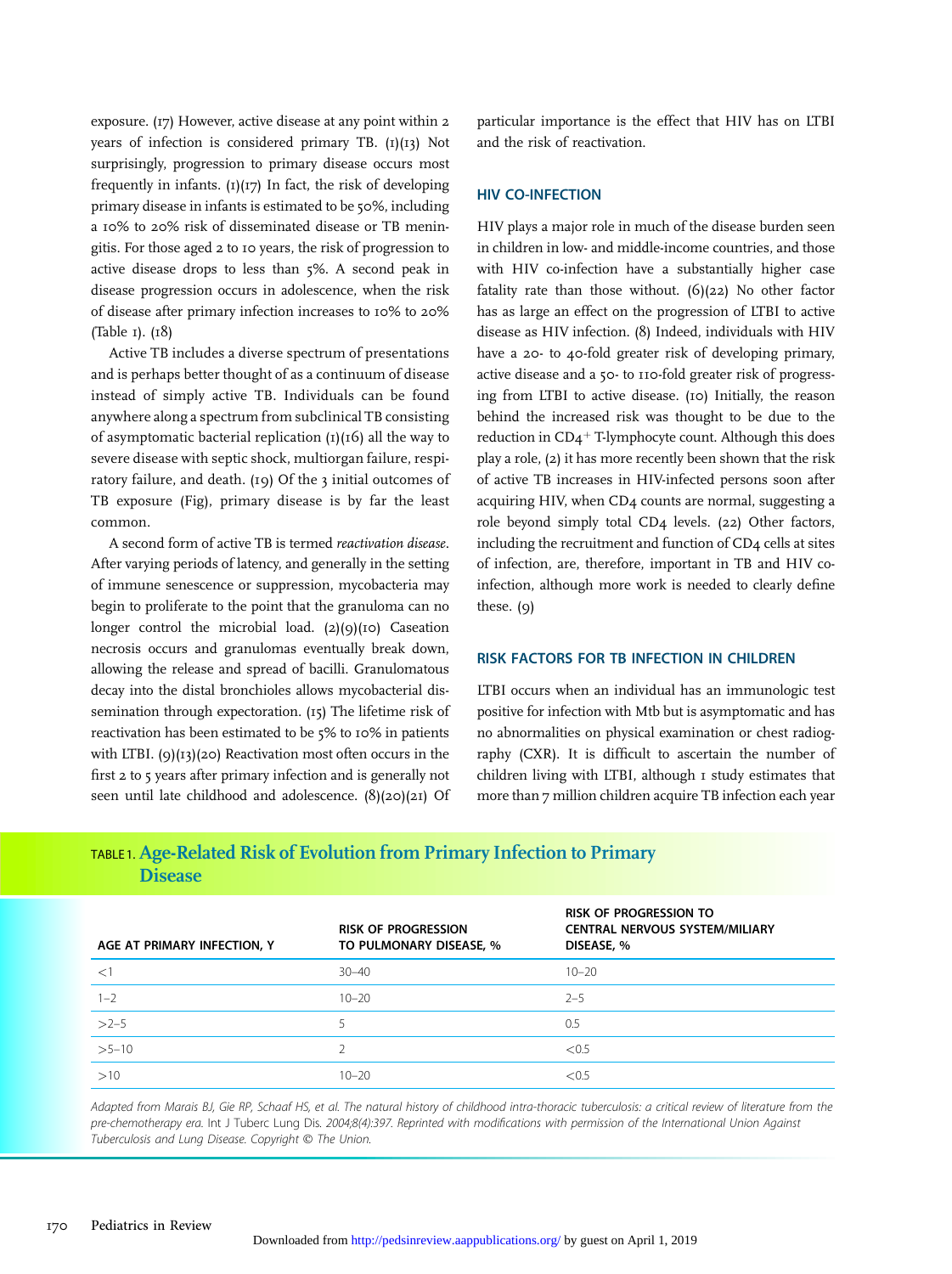

Figure. Outcomes of tuberculosis exposure.

throughout the world. (4) Newly diagnosed TB infection in a child is considered a sentinel event that indicates recent transmission of Mtb and should prompt investigation for the source TB case.

As the number of TB cases has declined in the United States, TB control efforts have shifted from identification and treatment of individuals with TB disease to identification and treatment of individuals with LTBI because latent organisms can reactivate and cause TB disease later in life. The US Centers for Disease Control and Prevention (CDC) approach for elimination of TB emphasizes the need to assess patients for risk of TB infection, test them appropriately, and treat those with LTBI to prevent the development of disease. (23)

The CDC currently recommends screening for TB infection only in children with risk factors for TB, including birth, travel, or previous residence outside of the United States, and close contact with an individual with infectious TB. (23) The American Academy of Pediatrics recommends assessing a child for TB risk factors at the first health-care visit, every 6 months during the first year, and then annually thereafter by asking questions about location of birth, travel history, and exposure to individuals with a history of TB disease, incarceration, homelessness, and foreign travel. (24) A tool has been developed by the Pediatric Tuberculosis Collaborative Group to aid TB risk

assessment. (25) Foreign-born children who should be screened for TB include international adoptees, refugees, and immigrants. Screening requirements for immigrants before arrival in the United States vary by age. Immigrant children 2 to 14 years of age from countries with high TB prevalence should have a tuberculin skin test (TST) or interferon- $\gamma$  release assay (IGRA), and any child with a positive TST or IGRA result should have a CXR obtained before arrival in the United States. Children younger than 2 years are not routinely tested for TB before immigration. Children aged 15 years and older generally have a CXR, and if the findings are abnormal they should have sputum smears and cultures obtained, all before immigration. (24) (26)

#### DIAGNOSTIC TESTS FOR TB INFECTION IN CHILDREN

There are 2 kinds of tests to diagnose TB infection, both based on host response and not on detection of the organism. Neither test can distinguish between LTBI and active TB disease. The oldest and most commonly used test is the TST, in which a purified protein derivative is injected intradermally. Induration at the injection site within 48 to 72 hours indicates a delayed-type hypersensitivity reaction and infection with Mtb. The size of induration combined with risk factors for TB is used to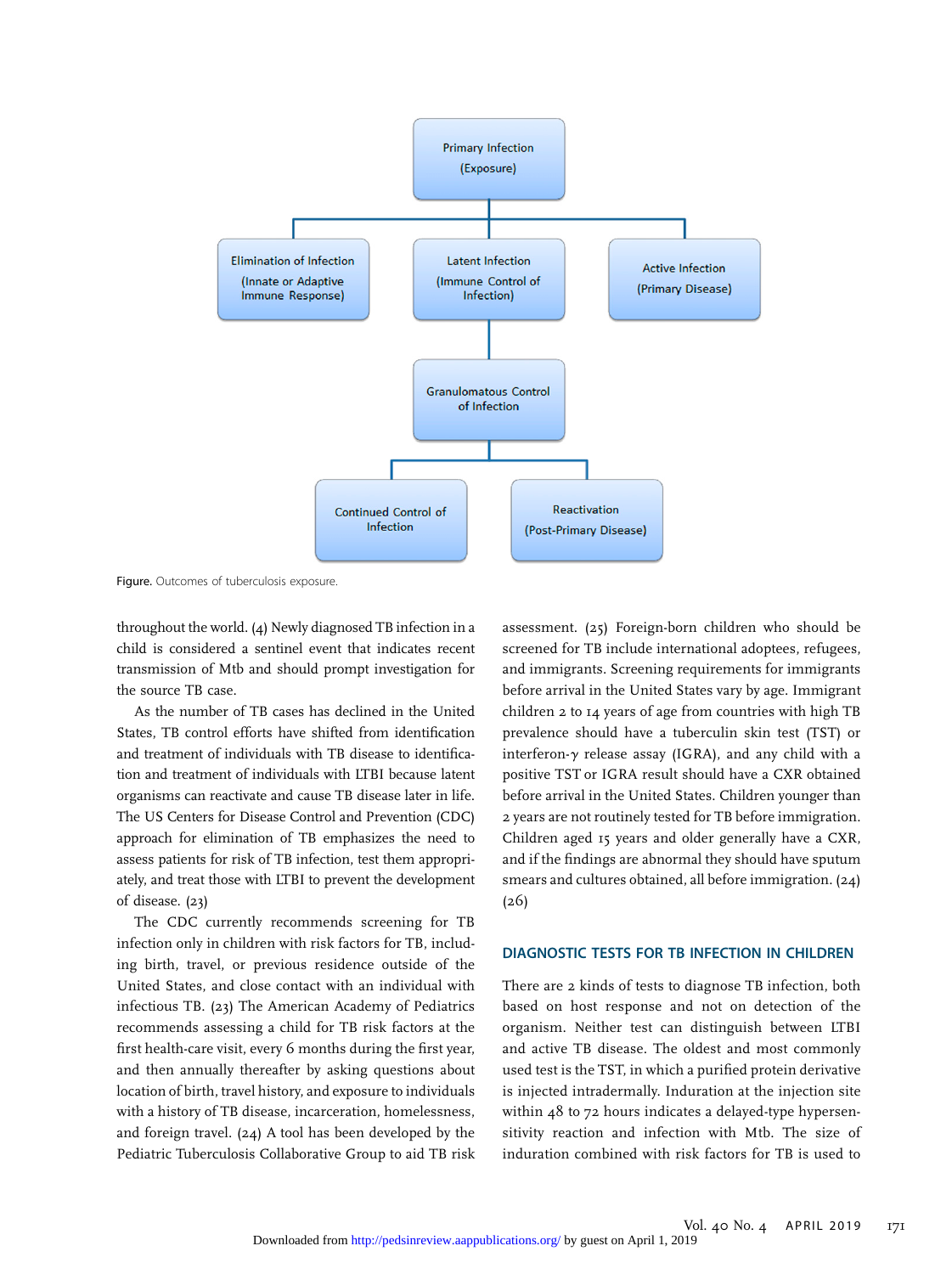determine positive or negative TST test results (Table 2). Receipt of the Bacille Calmette-Guérin (BCG) vaccine should not affect what size TST induration is considered positive. Although the TST has many advantages, including vast clinical experience, provider familiarity with the test, and low cost, it has technical and logistical disadvantages. False-positive TSTs can occur due to infection with nontuberculous mycobacteria (NTM) or previous BCG vaccination. There is significant interobserver variation in TST result interpretation and TST placement, and TST assessment review requires 2 health-care visits. Many children do not return for the second visit to have the TST read. False-negative TST results can also occur in patients with recent infection before a robust immune response has developed, in very young children, in those who are malnourished or immunosuppressed, and in children with recent measles infection or vaccination.

Since 2005, IGRAs have been Food and Drug Administration (FDA) approved to diagnose LTBI in the United States. IGRAs are based on measurement of IFN- $\gamma$  production in response to in vitro T-cell stimulation after exposure to Mtb antigens. Because IGRAs do not involve antigens from M bovis or common NTM species, falsepositive IGRAs are less likely to occur from previous BCG vaccination or NTM infection. IGRAs also have operational advantages, including requiring a single healthcare visit, a faster turnaround time than a TST, and standardized cutoff values that eliminate interobserver variation in test interpretation. IGRAs are also run with positive and negative controls to confirm adequate immunologic function. However, IGRAs are more expensive than the TST and require venipuncture. Two commercially available IGRAs exist: QuantiFERON-TB gold intube (Qiagen, Germantown, MD) and the T-SPOT.TB (Oxford Immunotec USA Inc, Marlborough, MA). Characteristics and test performance of the TST and IGRAs are compared in Table 3. Overall, IGRAs are at least as sensitive as, and more specific for, Mtb infection than the TST. (29)(30)(31)(32) Despite the advantages of IGRAs over the TST, the uptake of IGRAs by pediatric providers has been variable, likely because of lack of familiarity with the test. (33)

A recent joint guideline from the American Thoracic Society, the Infectious Diseases Society of America, and the CDC recommends use of an IGRA rather than a TST in children 5 years and older who require testing for TB. In children younger than 5 years, these guidelines recommend use of a TST. (23) However, based on more recent data, the American Academy of Pediatrics has expanded use of IGRAs to children as young as 2 years, (28) particularly in those who are BCG-vaccinated or unlikely to return for a TST reading visit. There are few data on IGRA performance in infants and very young children, so TST remains the preferred strategy to evaluate children younger than 2 years. Some experts prefer using IGRAs in BCG-vaccinated older children to eliminate the chance of false-positive TST results from vaccination. Some also suggest using both TST and IGRAs in situations where maximal sensitivity is needed and then

### TABLE 2. Definition of Positive Tuberculin Skin Test Results in Children  $(24)(27)$

| INDURATION $\geq$ 5 MM                                                                     | <b>INDURATION ≥10 MM</b>                                                                                                                           | INDURATION $\geq$ 15 MM                 |
|--------------------------------------------------------------------------------------------|----------------------------------------------------------------------------------------------------------------------------------------------------|-----------------------------------------|
| Clinical evidence of TB disease                                                            | Recent immigration from a high-prevalence <sup>a</sup><br>country                                                                                  | Age $\geq$ 4 y without any risk factors |
| Close contact with a person with<br>known or suspected TB disease                          | Children exposed to individuals who are<br>infected with HIV, injectable drug users,<br>incarcerated individuals, or residents of<br>nursing homes |                                         |
| Radiographic changes consistent with<br>active or previous TB                              | Medical conditions such as lymphoma,<br>diabetes, renal failure, and malnutrition                                                                  |                                         |
| Immunosuppression due to<br>medications, immunosuppressive<br>conditions, or HIV infection | Age $<$ 4 y                                                                                                                                        |                                         |
|                                                                                            |                                                                                                                                                    |                                         |

HIV=human immunodeficiency virus, TB=tuberculosis.

<sup>a</sup>Countries with a high absolute burden of incident TB cases according to the World Health Organization.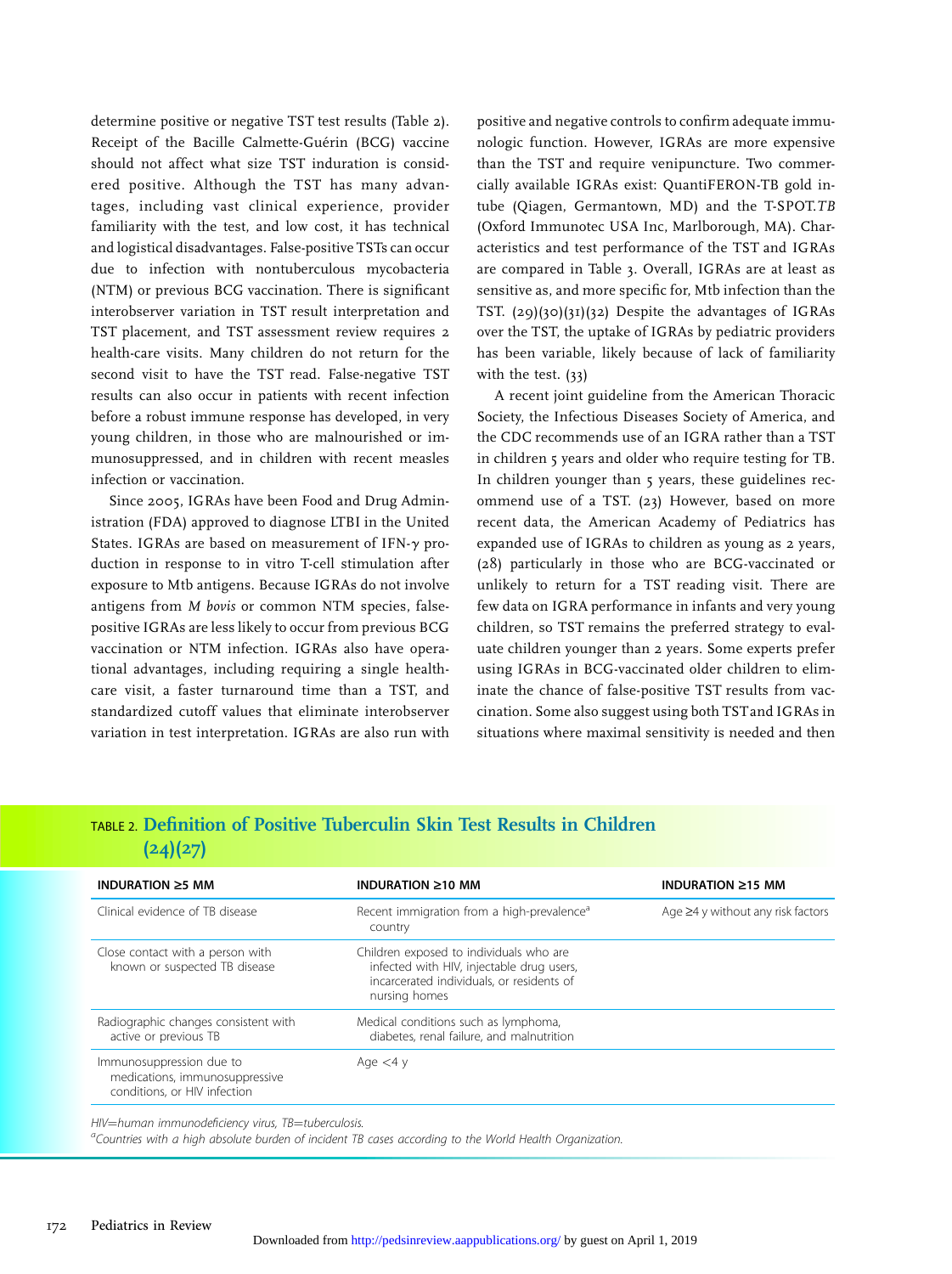#### TABLE 3. Comparison of the TST and IGRAs

| <b>CHARACTERISTIC</b>                                | <b>TST</b>                   | <b>IGRAS</b>           |
|------------------------------------------------------|------------------------------|------------------------|
| Recommended age, y                                   | All                          | $>2$ (28); $>5$ (23)   |
| Cross-reactivity with BCG                            | Yes                          | <b>No</b>              |
| Cross-reactivity with NTM species (23)               | Yes                          | Little <sup>a</sup>    |
| Sensitivity, % (29)(30)                              | $67 - 81$                    | $57 - 76$              |
| Specificity, % (29)(30)                              | $79 - 92$                    | $85 - 98$              |
| Testing variability                                  | Yes, interobserver variation | No, fixed cutoff value |
| Distinguish LTBI versus disease                      | No                           | <b>No</b>              |
| Health-care encounters, No.                          | 2                            | $\mathbf{1}$           |
| Venipuncture                                         | <b>No</b>                    | Yes                    |
| Cost                                                 | Low                          | Higher                 |
| Laboratory capacity                                  | No                           | Yes                    |
| Turnaround time, h                                   | $48 - 72$                    | 24                     |
| Can be falsely negative in immunosuppressed patients | Yes                          | Yes                    |

BCG=Bacille Calmette-Guérin, IGRA=interferon-y release assay, LBTI=latent tuberculosis infection, NTM=nontuberculous mycobacteria, TST=tuberculin skin test.

a<br>IGRAs can be positive after exposure to Mycobacterium flavescens, Mycobacterium kansasii, Mycobacterium marinum, Mycobacterium szulgai, and other species in the Mycobacterium tuberculosis complex (Mycobacterium africanum, Mycobacterium bovis, Mycobacterium canetti, and Mycobacterium microti).

treating for LTBI if either test is positive. Examples of this are an immunocompromised child who is at high risk for LTBI reactivation, or a child in close contact with a contagious TB case. In children at low risk for LTBI, use of both TST and IGRA is generally not indicated and may lead to discordant test results that need to be interpreted on a case-by-case basis, focusing on epidemiologic risk factors and clinical context, often with the assistance of providers experienced in treating people infected with TB.

#### EVALUATION OF A CHILD FOR TB INFECTION OR DISEASE

All children being evaluated for TB infection or disease should have a careful history obtained to assess for epidemiologic risk factors for TB exposure along with a thorough physical examination. Children with pulmonary TB can have diverse clinical manifestations that vary by age. School-aged children may be relatively asymptomatic; infants may demonstrate failure to thrive, respiratory distress, organomegaly, or skin lesions; and older children may have respiratory symptoms similar to those seen in adults, including cough, dyspnea, hemoptysis, crackles (rales),

wheeze, and fever. Generally, more symptoms are present in very young infants and adolescents compared with school-aged children. Extrapulmonary manifestations of TB vary by the site of disease. TB lymphadenitis may present as painless, nontender lymph node swelling without fever or other systemic symptoms. TB osteomyelitis may present as localized pain, fever, and refusal to ambulate or bear full weight on the affected extremity.

All children with suspicion of TB infection or disease should undergo a TST or an IGRA, depending on the child's age. Children who are symptomatic or at high risk for TB disease (eg, close contact with an individual with infectious TB) should have CXR performed, regardless of the TST or IGRA result. Asymptomatic children who do not have risk factors for TB acquisition should have a CXR performed only if the TST or IGRA result is positive. Generally, asymptomatic children with positive TST and IGRA results and normal CXRs are considered to have LTBI and are treated accordingly. Children with symptoms or abnormal CXR findings consistent with TB should have gastric aspirate or sputum samples sent for acid-fast bacillus (AFB) staining of smear and culture and in high-risk situations should be started on empirical multidrug TB treatment while awaiting culture results.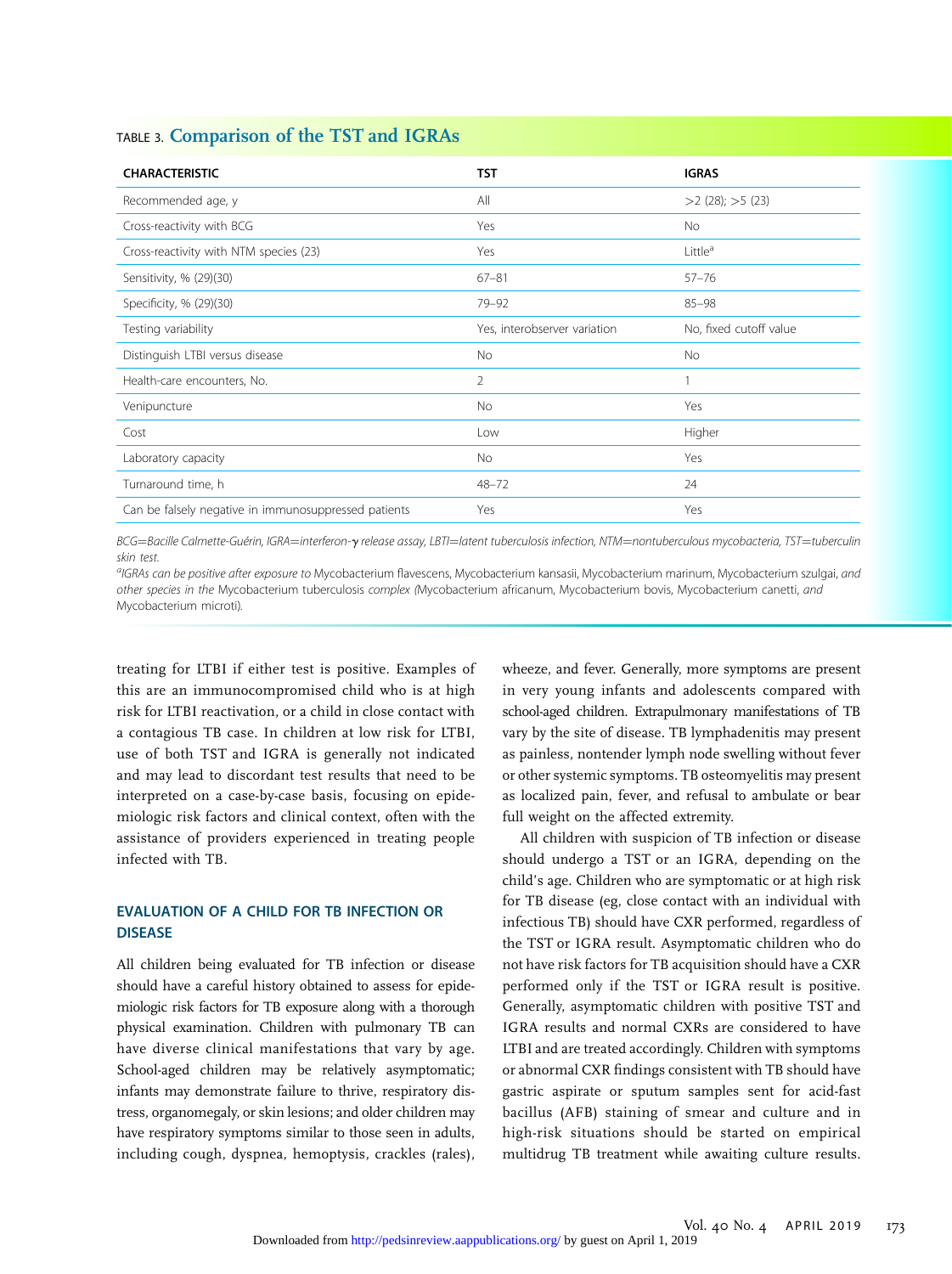Evaluation and management of children with positive TST or IGRA results should be performed in conjunction with state or local public health departments.

#### TREATMENT OF TB EXPOSURE IN YOUNG OR IMMUNOCOMPROMISED CHILDREN

Children younger than 4 years and those who are immunocompromised are at high risk for progression from TB infection to TB disease. If such children are exposed to an individual with infectious TB they should receive "window prophylaxis" or anti-TB therapy, usually with isoniazid (INH), even if initial TST or IGRA results are negative because delayed-type hypersensitivity reactions may not be detectable until several weeks to months after TB exposure. As part of routine contact investigation, repeated TST or IGRA is performed 8 to 10 weeks after contact with the source case ends. If repeated test results are negative, window prophylaxis can be discontinued. If repeated TST or IGRA results are positive, the child will need a thorough medical evaluation and CXR to assess for TB infection or disease.

#### TREATMENT OF LTBI IN CHILDREN

A variety of drugs and regimens are available for the treatment of LTBI in children. (34)(35) (Table 4) A single daily dose of INH for 9 months is the preferred regimen for treatment of LTBI in children known to or deemed to have INH-susceptible infection. (34)(36) Alternative regimens include 4 months of daily rifampin (RIF), 3 months of daily INH and RIF, and a 3-month, once-weekly dose of INH and rifapentine. (34)(35)(37) These shorter regimens have been shown to be as effective and as well tolerated as 9 months of INH therapy, with significantly higher completion rates. (38)

 $(39)(40)(41)(42)$  However, the once-weekly INH and rifapentine regimen should not be used in children younger than 2 years because the safety and pharmacokinetics of this regimen have not been established for this age group. Furthermore, because the once-weekly INH and rifapentine regimen is administered intermittently at weekly intervals, and because missed doses could jeopardize efficacy or safety, directly administered therapy (DOT) is recommended.

The optimal treatment for LTBI in children exposed to drug-resistant, particularly multidrug-resistant, TB is unknown. (43)(44)(45)(46) When monoresistance to INH or RIF is likely, INH or RIF, whichever drug is effective, can be used, similar to what was detailed previously herein. In patients with exposure to multidrug-resistant TB, options include close observation without therapy using a fluoroquinolone if presumed fluoroquinolone susceptible, or combination drug regimens such as pyrazinamide (PZA) and ethambutol (EMB). (47)(48)(49)(50) The optimal duration for any of these regimens is undefined. Infants who are exclusively breastfeeding and receiving INH, or whose mother is receiving INH, should receive a multivitamin to minimize the risk of neurologic toxicity associated with INH.

#### TREATMENT OF ACTIVE TB IN CHILDREN

In general, the principles of treatment and the drugs used for the treatment of TB in children are the same as in adults. (51)(52) Treatment of extrapulmonary TB, except for TB meningitis, in children is generally similar to the treatment of pulmonary disease. Drugs for the treatment of TB in children are shown in Table 5.

Laboratory confirmation of TB in children (in particular, children  $\lt$ 5 years of age) is challenging because of the paucibacillary nature of their disease and because of the

## TABLE 4. Treatment Regimens for Latent Tuberculosis Infection in Children

| <b>DRUG</b>               | <b>DOSE</b>                                                                                                                                    | DURATION, MO | <b>INTERVAL</b>       |
|---------------------------|------------------------------------------------------------------------------------------------------------------------------------------------|--------------|-----------------------|
| Isoniazid                 | 10-15 mg/kg<br>20-30 mg/kg                                                                                                                     | 9            | Daily<br>Twice weekly |
| Isoniazid and rifapentine | Isoniazid:<br>10-15 mg/kg<br>Rifapentine:<br>10-14 kg: 300 mg<br>>14-25 kg: 450 mg<br>>25-32 kg: 600 mg<br>>32-49 kg: 750 mg<br>>50 kg: 900 mg | 3            | Once weekly           |
| Rifampin                  | 10-20 mg/kg                                                                                                                                    | 4            | Daily                 |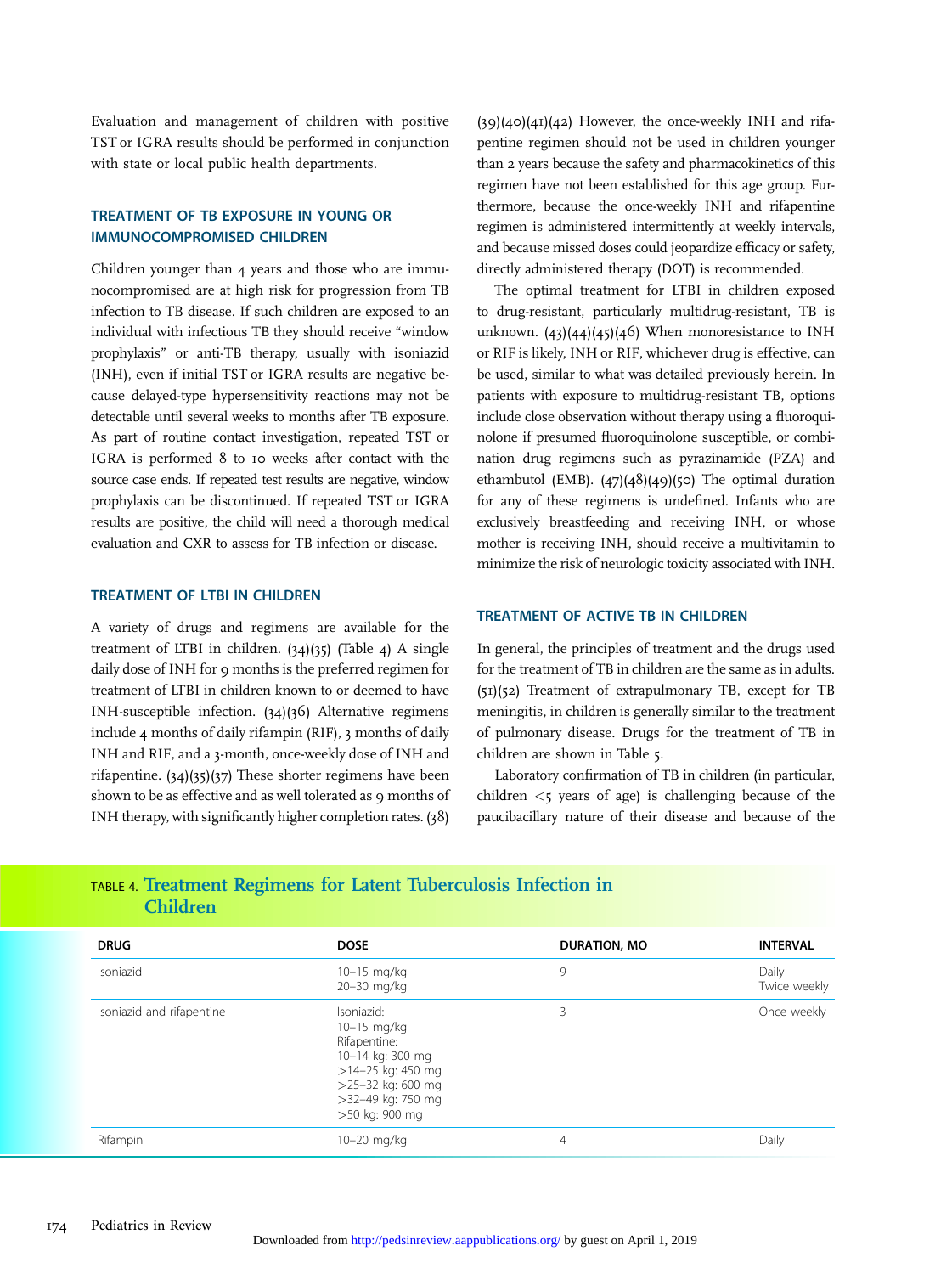| <b>GROUP 1</b> | <b>GROUP 2</b> | <b>GROUP 3</b> | <b>GROUP 4</b>           | <b>GROUP 5</b>          |
|----------------|----------------|----------------|--------------------------|-------------------------|
| Isoniazid      | Amikacin       | Levofloxacin   | Ethionamide              | Linezolid               |
| Rifampin       | Capreomycin    | Moxifloxacin   | Cycloserine              | Clofazimine             |
| Pyrazinamide   | Kanamycin      |                | Para-aminosalicylic acid | High-dose isoniazid     |
| Fthambutol     | Streptomycin   |                |                          | Amoxicillin/clavulanate |
|                |                |                |                          | Imipenem                |
|                |                |                |                          | Clarithromycin          |
|                |                |                |                          | Thiacetazone            |
|                |                |                |                          | Bedaquiline             |
|                |                |                |                          | Delamanid               |
| First line     | Second line    | Second line    | Second line              | Third line              |

#### TABLE 5. Antituberculous Drugs

difficulties in obtaining specimens for culture. In addition, TB can rapidly advance and pose serious risk to life in young children. For these reasons, a presumptive diagnosis should be made on epidemiologic, clinical, and radiographic grounds, and empirical treatment should be promptly initiated. A 4-drug combination of INH, RIF, PZA, and EMB is the recommended first-line regimen. The duration of such treatment that has been empirically initiated depends on the clinical course, radiographic changes, and identification of alternative diagnoses.

For drug-susceptible TB, a 4-drug regimen of INH, RIF, PZA, and EMB for 2 months followed by a 2-drug regimen of INH and RIF for an additional 4 months is recommended. Programmatically, treatment should be administered under the DOT approach; parents should not supervise DOT for their children. Contrary to the practice in the treatment of TB in adults, where pyridoxine supplementation is recommended during INH therapy to prevent the development of peripheral neuropathy, this is necessary only in children with nutritional deficiencies, with symptomatic HIV infection, or who are breastfeeding.

#### DRUG-RESISTANT TB

Drug-resistant TB defines infection caused by strains of Mtb resistant to at least 1 of the first-line anti-TB drugs: INH, RIF, PZA, or EMB. Multidrug-resistant TB denotes Mtb that is resistant to at least INH and RIF. Extensively drug-resistant TB refers to Mtb resistant to at least INH and RIF plus any resistance to the fluoroquinolones or injectable anti-TB agents.

In young children, drug-resistant TB is primarily a consequence of transmission of drug-resistant TB to the child rather than a reflection of previous exposure to TB treatment. Drug-resistant TB is essentially a microbiological diagnosis; there are no clinical or radiologic clues to distinguish it from drug-susceptible TB. Therefore, when drug-resistant TB is suspected, every effort should be made to obtain specimens for culture and drug susceptibility testing. In situations in which microbiologic confirmation of resistant TB is lacking, resistance can be inferred from the drug susceptibility profile of a known adult contact, if available. If no drug susceptibility is available for the child or an adult contact, drug resistance may be inferred if the child is failing therapy (clinical or radiographic worsening). In such cases, treatment decisions may have to be based on the prevailing regional resistance pattern in Mtb isolates.

In general, the principles of the treatment of drug-resistant TB in children are similar to those of adults. (53)(54)(55) When possible, drug susceptibility test results should drive the regimen selection. A single drug should never be added to a failing regimen. Depending on the degree of resistance, the regimen used should consist of at least 4 drugs to which the child or the adult contact is naive or their isolates are susceptible. All treatment should be given daily through DOT, ideally with the oversight of the local public health department. Management includes monthly monitoring for adherence, response to treatment, and adverse events. Direct evidence informing optimal duration of treatment for drug-resistant TB in children is lacking. Therefore, treatment duration is adopted from guidelines for the treatment of TB in adults. Often, second- and third-line TB medications have more adverse effects than first-line medications.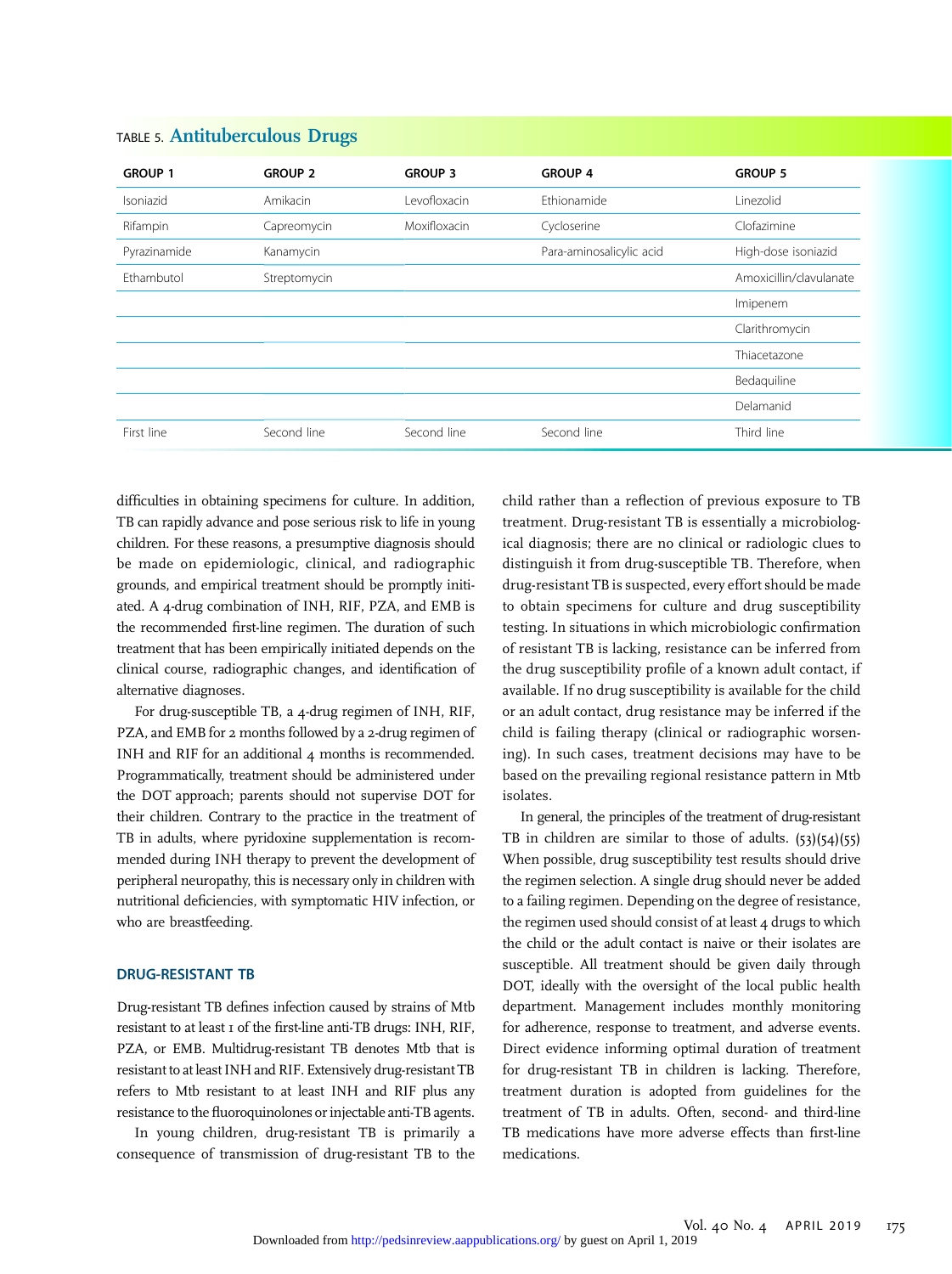### Summary

- Based on research evidence and consensus, newly diagnosed tuberculosis (TB) infections in children are sentinel events that indicate recent transmission of Mycobacterium tuberculosis (Mtb) and require prompt investigation for the source TB case. (24)
- Based on research evidence and consensus, screening for TB infection should be performed only in children with risk factors for TB (including birth, travel, or previous residence outside of the United States, and close contact with an individual with infectious TB) using a questionnaire. (24)
- Based on strong research evidence, interferon- $\gamma$  release assays (IGRAs) have several advantages over the tuberculin skin test (TST), including higher specificity and lower likelihood of false-positive results due to previous Bacille Calmette-Guérin vaccination or nontuberculous mycobacteria infection. (23)
- Due to insufficient evidence, the youngest age at which IGRAs are reliable is not clear. The American Thoracic Society/Centers for Disease Control and Prevention (CDC)/Infectious Diseases Society of America consensus guidelines favor use of the TST rather than IGRAs in children younger than 5 years. (23) However, the American Academy of Pediatrics recommends the use of IGRAs in children as young as 2 years old in some circumstances. (28) The TST remains the preferred strategy to evaluate children younger than 2 years for TB infection due to limited data regarding the use of IGRAs in this age group.
- Based on research evidence and consensus, children younger than 4 years and those who are immunocompromised are at high risk for progression from TB infection to TB disease, and if exposed to an individual with infectious TB require "window prophylaxis," usually with isoniazid (INH), even if initial TST or IGRA test results are negative.
- Based on strong research evidence, a shorter (3-month) treatment regimen for latent TB infection in children older

than 2 years and using once weekly INH and rifapentine administered via directly observed therapy has high rates of efficacy and adherence. (56)

• Based on research evidence and consensus, treatment of TB disease in children requires multidrug therapy for a minimum of 6 months, depending on the site of infection and drug susceptibility of the Mtb isolate. Treatment for TB should be provided via directly observed therapy through local or state public health departments. (52)

To vie[w teaching slides that accompany this articl](http://pedsinreview.aappublications.org/content/40/3/168.supplemental)e, [visit](http://pedsinreview.aappublications.org/content/40/3/168.supplemental) [http://pedsinreview.aappublicatio](http://pedsinreview.aappublications.org/content/40/3/168.supplemental)ns.org/ content/40/3/168.supplemental.



References for this article are at [http://pedsinreview.aappubli](http://pedsinreview.aappublications.org/content/40/4/168)[cations.org/content/40/4/168](http://pedsinreview.aappublications.org/content/40/4/168).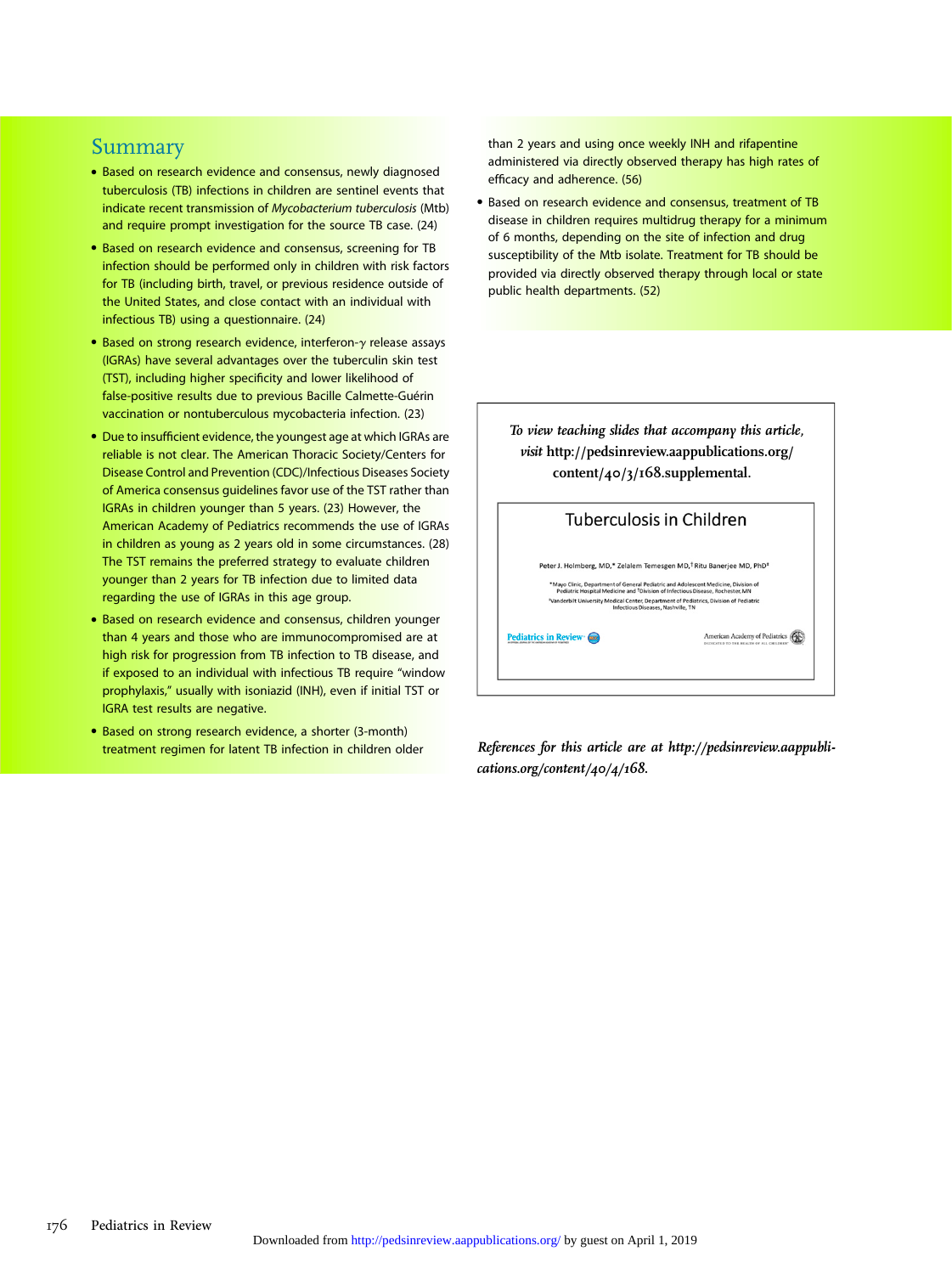## PIR Quiz

There are two ways to access the journal CME quizzes:

1. Individual CME quizzes are available via the blue CME link under the article title in the Table of Contents of any issue.

2. To access all CME articles, click "Journal CME" from Gateway's orange main menu or go directly to: [http://www.aappublications.](http://www.aappublications.org/content/journal-cme)

[org/content/journal-cme.](http://www.aappublications.org/content/journal-cme)

3. To learn how to claim MOC points, go to: [http://www.aappublications.org/content/moc-credit.](http://www.aappublications.org/content/moc-credit)

- 1. An 8-year-old girl with Crohn disease has a positive interferon-y release assay (IGRA) result REQUIREMENTS: Learners<br>hefore being started on a tumor pecrosis factor antagonist. She has been afebrile and is not can tak before being started on a tumor necrosis factor antagonist. She has been afebrile and is not can take Pediatrics in Review coughing. Her chest radiograph is normal, and she is diagnosed as having latent tuberculosis infection (LTBI). Exposure to which of the following contacts is the most likely source from which she acquired Mycobacterium tuberculosis (Mtb)?
	- A. An 8-year-old classmate with cough and congestion who immigrated to the United States from South Korea 9 months earlier.
	- B. An 8-year-old classmate who was born in Romania and was treated for LTBI at 3 years of age.
	- C. Her 42-year old uncle who was recently diagnosed as having active TB.
	- D. Her 7-year-old cousin who traveled to Mexico 2 years ago.
	- E. Her 2-year-old brother who has had intermittent cough and wheezing.
- 2. A 16-year-old boy is applying to be a hospital volunteer and the hospital requires a TB screening test. He is well and immigrated to the United States from India when he was 3 years old. He received Bacille Calmette-Guérin vaccine as an infant. He returned to India 3 years ago to visit family. Which of the following is the most appropriate next step in management?
	- A. Chest radiography.
	- B. Gastric aspirate for Mtb polymerase chain reaction.
	- C. IGRA.
	- D. Induced sputum for acid-fast bacillus (AFB) smear and culture.
	- E. Tuberculin skin test (TST).
- 3. A healthy 15-month-old girl is brought to the office by her mother who states that the girl's paternal grandmother was diagnosed as having active TB the past week and has been started on multidrug treatment. The paternal grandmother has had close contact with the girl during the past 2 months when she moved close to the family. The paternal grandmother has no history of being treated for TB. A TST is placed on the girl. Which of the following is the most appropriate next step in management?
	- A. Begin isoniazid therapy.
	- B. Begin isoniazid therapy if her TST shows at least a 15-mm induration.
	- C. Begin isoniazid, rifampin, and ethambutol therapy.
	- D. Obtain gastric aspirate the next 3 mornings for AFB smear and culture.
	- E. Obtain gastric aspirate the next 3 mornings for AFB smear and culture and begin isoniazid, rifampin, pyrazinamide, and ethambutol therapy.
- 4. A healthy 14-year-old boy is brought to the office due to concern for TB exposure. His aunt who lives in Bangladesh visited the family 2 months ago for a week and had a cough at that time. When she returned to Bangladesh she was diagnosed as having active TB that was isoniazid-resistant but susceptible to rifampin, ethambutol, pyrazinamide, linezolid, and amikacin. The boy feels well and has not had fever or cough. The IGRA results are positive. Findings on a chest radiograph are normal. Which of the following is the most appropriate next step in management?
	- A. Daily ethambutol therapy for 9 months.
	- B. Daily isoniazid therapy for 9 months.
	- C. Daily rifampin therapy for 4 months.
	- D. Weekly ethambutol and linezolid therapy for 6 months.
	- E. Weekly isoniazid and pyrazinamide therapy for 6 months.

quizzes and claim credit online only at: [http://](http://pedsinreview.org) [pedsinreview.org](http://pedsinreview.org).

To successfully complete 2019 Pediatrics in Review articles for AMA PRA Category 1 Credit<sup>TM</sup>, learners must demonstrate aminimum performance level of 60% or higher on this assessment. If you score less than 60% on the assessment, you will be given additional opportunities to answer questions until an overall 60% or greater score is achieved.

This journal-based CME activity is available through Dec. 31, 2021, however, credit will be recorded in the year in which the learner completes the quiz.



2019 Pediatrics in Review now is approved for a total of 30 Maintenance of Certification (MOC) Part 2 credits by the American Board of Pediatrics through the AAP MOC Portfolio Program. Complete the first 10 issues or a total of 30 quizzes of journal CME credits, achieve a 60% passing score on each, and start claiming MOC credits as early as October 2019. To learn how to claim MOC points, go to: [http://www.aappublications.](http://www.aappublications.org/content/moc-credit) [org/content/moc-credit](http://www.aappublications.org/content/moc-credit).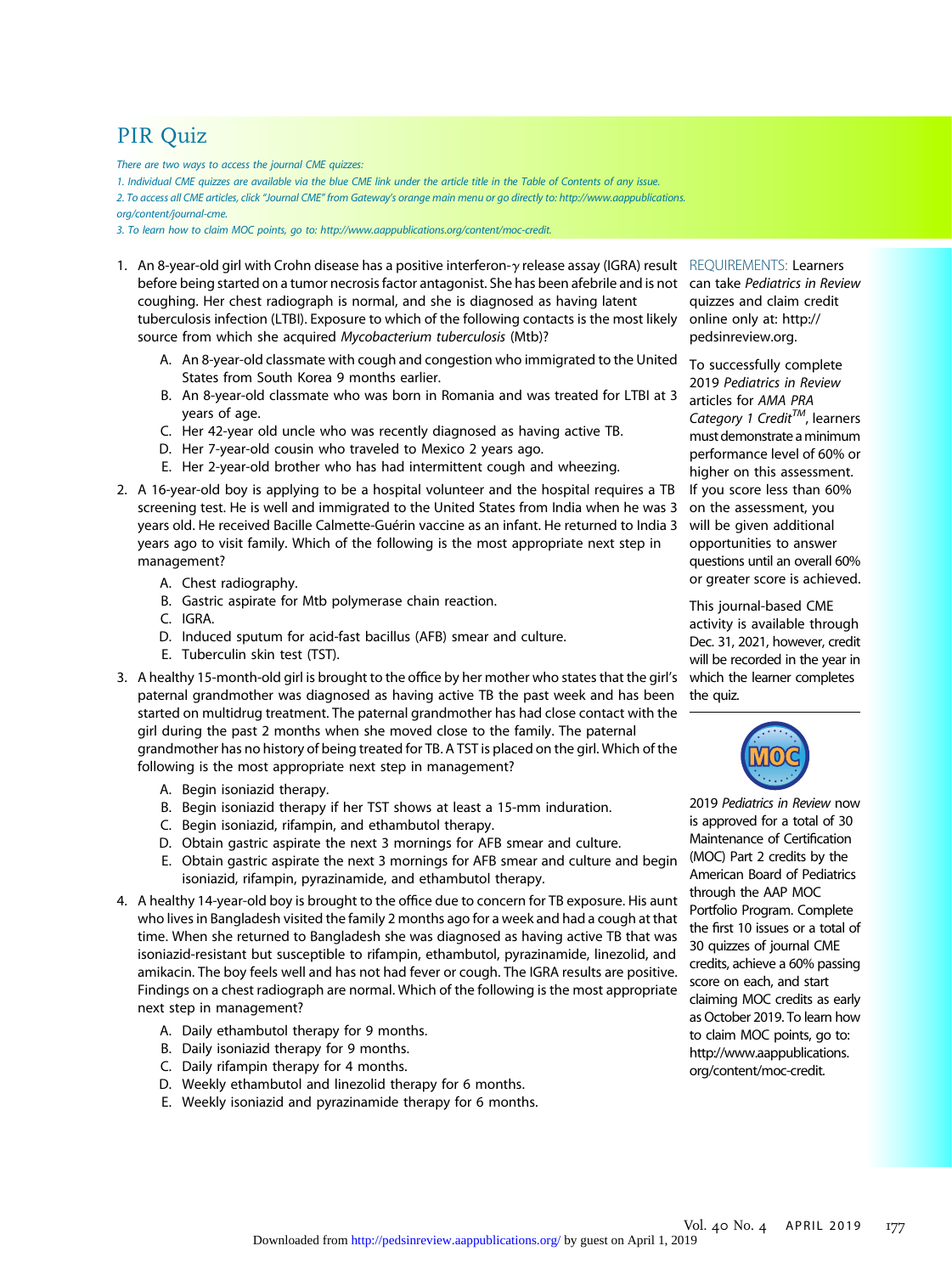- 5. A 2-year-old boy is admitted to the hospital with a 1-day history of left-sided hemiparesis and a 2-week history of fever and intermittent cough. He attends child care and his child care provider has had a persistent cough. A chest radiograph shows a right lower lobe infiltrate and hilar adenopathy. IGRA results are positive. Cerebrospinal fluid Mtb polymerase chain reaction is positive, and AFB culture is pending. Gastric aspirate AFB cultures are also pending. Which of the following is the most appropriate initial treatment?
	- A. Amikacin, pyrazinamide, and ethambutol.
	- B. Amikacin, pyrazinamide, ethambutol, rifapentine, and rifampin.
	- C. Ethambutol and linezolid.
	- D. Isoniazid, rifampin, pyrazinamide, and ethambutol.
	- E. Rifampin and isoniazid.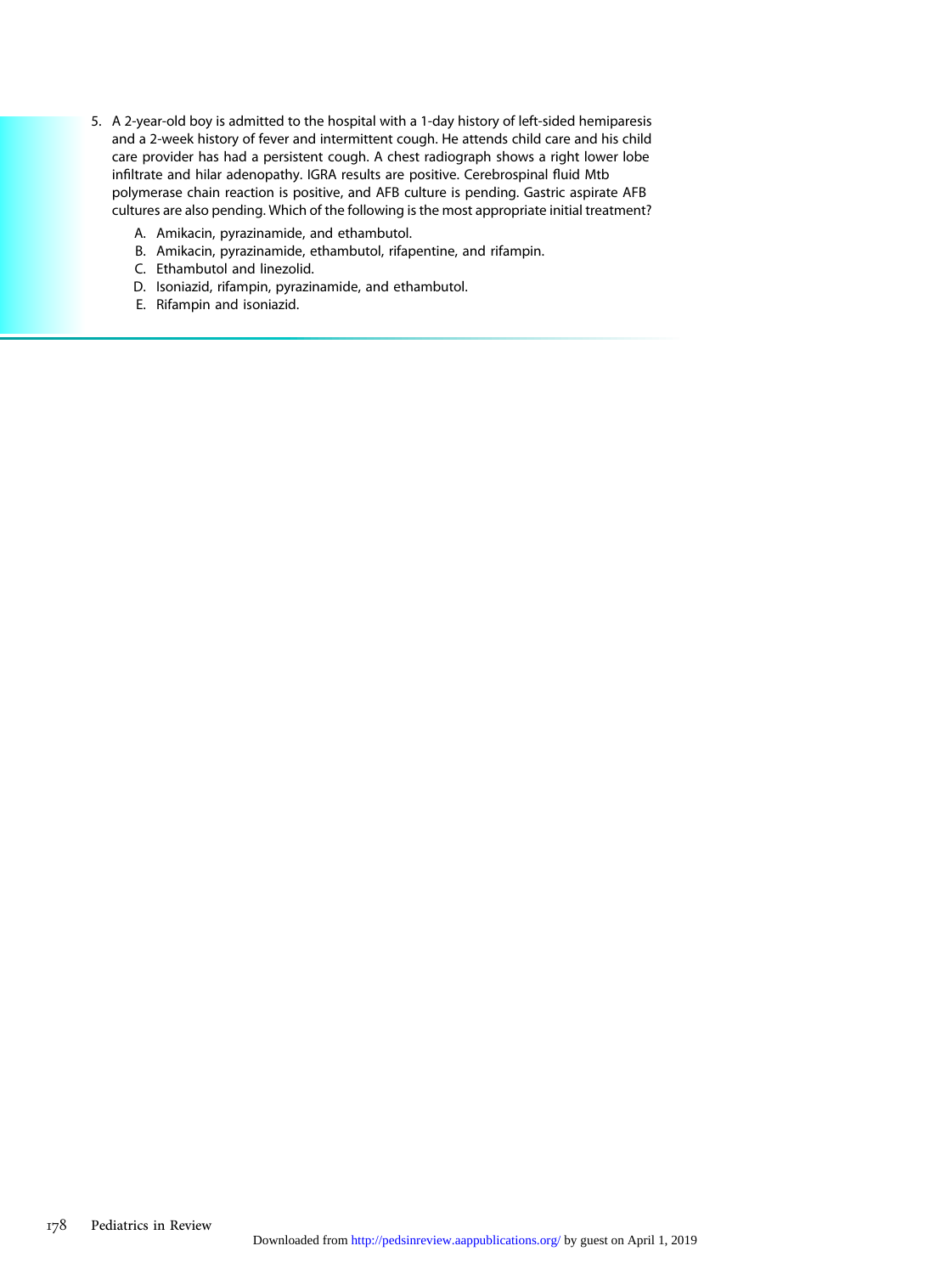#### DOI: 10.1542/pir.2018-0093 *Pediatrics in Review* 2019;40;168 Peter J. Holmberg, Zelalem Temesgen and Ritu Banerjee **Tuberculosis in Children**

| <b>Updated Information &amp;</b><br><b>Services</b> | including high resolution figures, can be found at:<br>http://pedsinreview.aappublications.org/content/40/4/168                                                                                                                                                                                                              |
|-----------------------------------------------------|------------------------------------------------------------------------------------------------------------------------------------------------------------------------------------------------------------------------------------------------------------------------------------------------------------------------------|
| <b>Supplementary Material</b>                       | Supplementary material can be found at:<br>http://pedsinreview.aappublications.org/content/suppl/2019/03/28/40<br>.4.168.DC1                                                                                                                                                                                                 |
| <b>References</b>                                   | This article cites 42 articles, 4 of which you can access for free at:<br>http://pedsinreview.aappublications.org/content/40/4/168.full#ref-list<br>$-1$                                                                                                                                                                     |
| <b>Subspecialty Collections</b>                     | This article, along with others on similar topics, appears in the<br>following collection(s):<br><b>Medical Education</b><br>http://classic.pedsinreview.aappublications.org/cgi/collection/medica<br>1 education sub<br><b>Journal CME</b><br>http://classic.pedsinreview.aappublications.org/cgi/collection/journal<br>cme |
| Permissions & Licensing                             | Information about reproducing this article in parts (figures, tables) or<br>in its entirety can be found online at:<br>https://shop.aap.org/licensing-permissions/                                                                                                                                                           |
| <b>Reprints</b>                                     | Information about ordering reprints can be found online:<br>http://classic.pedsinreview.aappublications.org/content/reprints                                                                                                                                                                                                 |